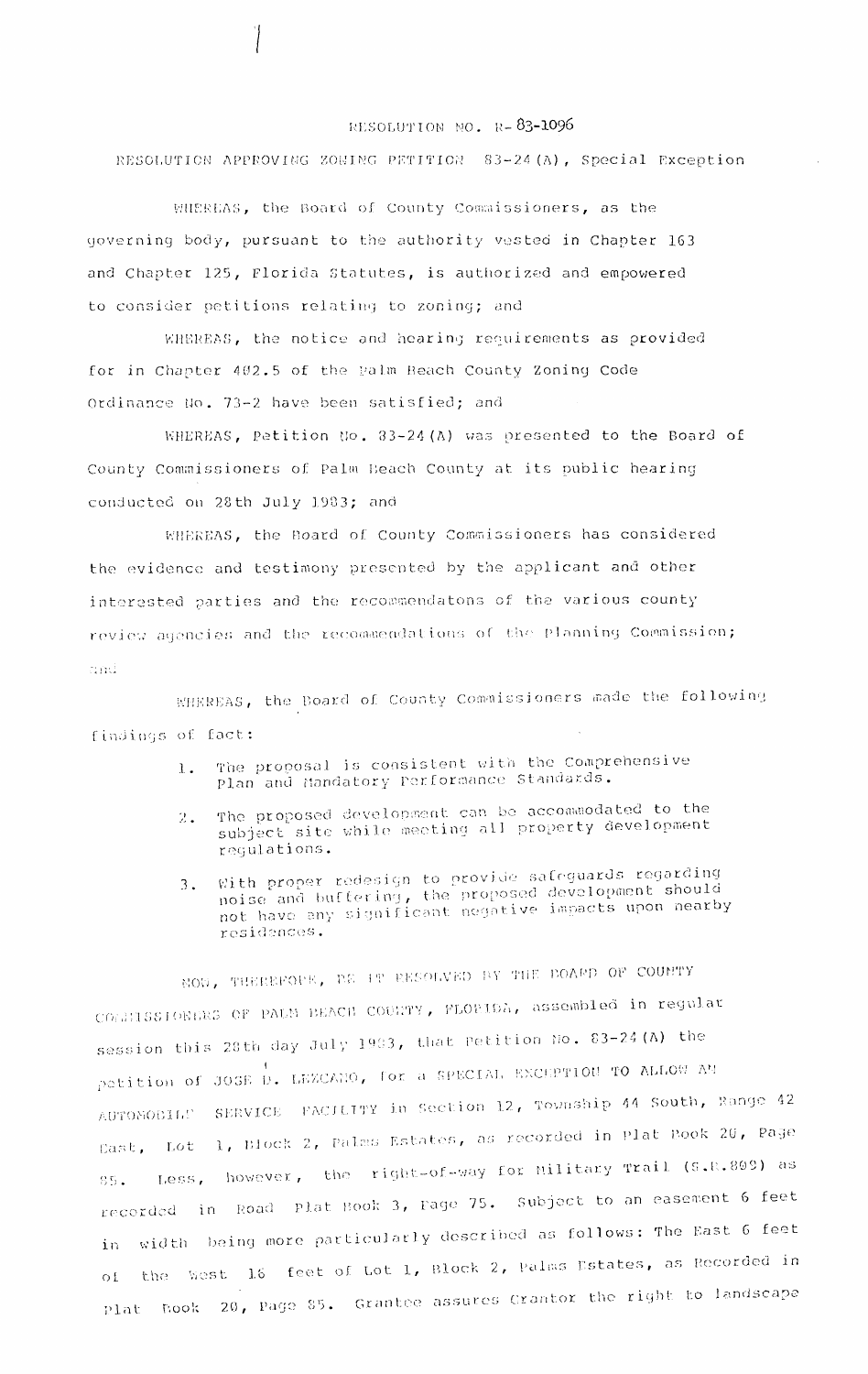the above described easement. Said property located on the southeast corner of the intersection of Palm Avenue and Military Trail (S.R.809) a CG-General Commercial District was approved as advertised subject in to the following conditions:

- All loading and dumpster activities shall be confined  $1$  . to the southwestern portion of the site.
- $2.1$ Prior to site plan certification, the developer shall obtain an easement release from Florida Power and Light<br>to permit the installation of required landscaping with in the proposed six (6) foot utility easement.
- The development must retain onsite 85% of the stormwater 3. run Off generated by the three (3) year storm per the<br>requirements of the County Engl neer's Land Development Division Permit Section.
- The developer shall contributo One Thousand Five Hundred  $\overline{4}$ and Seventy-Five (\$1,575.00) Dollars toward the cost of meeting this development's direct and identifiable traffic impact to be paid at the time of issuance Of building permits.
- $5.$ No petroleum distillates, acids, solvents, or other toxic chemicals shall be disposed of via the septic tank or french drain system. The automotive service area shall not have floor drains.
- The developer shall take reasonable precautions during  $6.$ the development of this property to insure that fugitive particulates (dust particles) from this project do not become a nuisance to neighboring properties.
- The developer shall take necessary measures during the development of this property to preveat pollutant run-off to neighboring and nearby surface waters.  $7.$
- $8.1$ The property shall be developed as shown on Exhibit No. 15, including no access to Palm Avenue, a four foot high chain link fence behind the hedge along Palm Avenue, a six-foot high solid fence along the eastern property boundary, no outdoor speakers or storage.
- Hours of operation shall be limited to the hours between<br>8:00 A.M. and 5:00 P.M. for repair activity and between<br>8:00 A.M. to 7:00 P.M. for salesroom activity.  $9.$

Commissioner Spillias , moved for approval

of the petition. The motion was seconded by Commissioner Wilken, and upon being put to a vote, the vote was  $F \cap 1$ 

| as roifows: |  |  |  |  |  |
|-------------|--|--|--|--|--|
|             |  |  |  |  |  |

 $\ddot{\ }$ 

| (Peggy E. Evatt, Chairman<br>'Ken Spillias, Vice Chairman |                                  | $--$ AYE    |
|-----------------------------------------------------------|----------------------------------|-------------|
|                                                           |                                  | $ -$ AYE    |
| Dennis P. Koehler, Member                                 | $- -$                            | AYE.        |
| Dorothy Wilken, Member                                    | $\sim$ 0.000 $\sim$ 0.000 $\sim$ | AYE.        |
| Bill Bailey, Member                                       |                                  | $-\sim$ AYE |

The foregoing resolution was declared duly passed and adopted this day of SEP 134983 , contirming action of 28th July 1983.